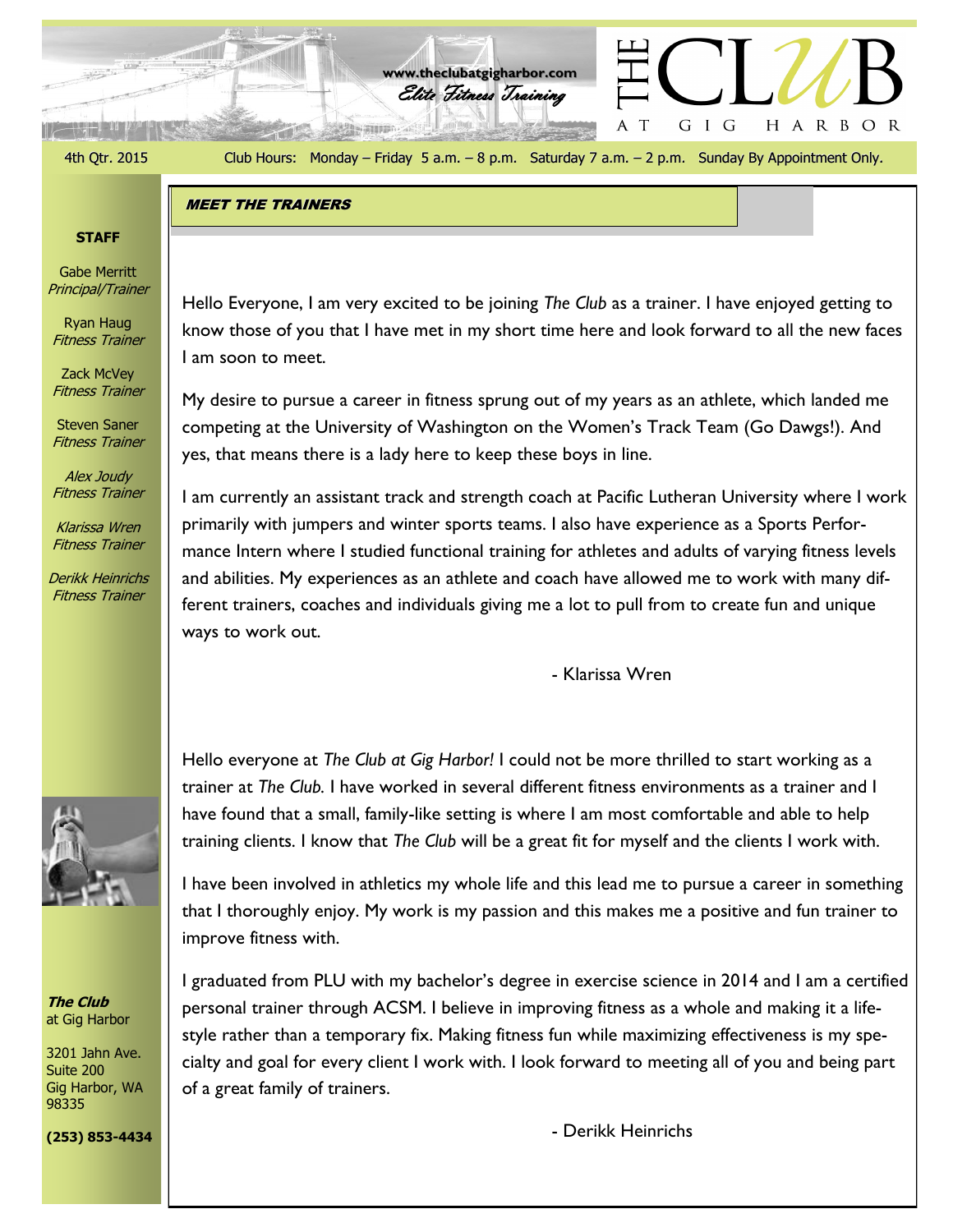FAT FACTS by Steven Saner

Although it may seem contrary to popular belief, fat is an essential component of a healthy diet and is necessary to help our bodies function properly. Healthy fats provide energy, support cell growth, protect organs, and help with the absorption of some vitamins. On the other hand, some unhealthy types of fat can lead to weight gain and more serious issues like cardiovascular disease and/or diabetes. The challenging part is making sure we consume the right types of fat and limit the wrong types of fat.

There are 4 basic types of dietary fat: monounsaturated, polyunsaturated, saturated, and trans. The healthier types of fat are monounsaturated and polyunsaturated (tend to be in liquid form, like olive oil), while the unhealthy types of fat are saturated and trans (tend to be more solid at room temperature, like a stick of butter).

**Monounsaturated fat**: found in a variety of foods and oils. Studies show that eating foods rich in monounsaturated fats improves blood cholesterol levels, which can decrease your risk of heart disease. Research also shows that they may benefit insulin levels and blood sugar control, which can be especially helpful if you have type 2 diabetes. Examples include avocado, nuts, and vegetable oils, such as canola, olive, and peanut oils.

**Polyunsaturated fat:** found mostly in plant-based foods and oils. Evidence shows that eating foods rich in polyunsaturated fats improves blood cholesterol levels, which can decrease your risk of heart disease. They may also help decrease the risk of type 2 diabetes. Examples include vegetable oils such as safflower, sunflower, sesame, soybean, and corn oils. Omega-3 fats are a type of polyunsaturated fat that are typically found in fish and help with proper heart function (decrease the risk of coronary artery disease, protect against irregular heartbeats, and help lower blood pressure levels).

**Saturated fat:** mainly from animal sources of food, such as red meat, poultry and full-fat dairy products. Saturated fat raises total blood cholesterol levels and LDL cholesterol levels, which can increase your risk of cardiovascular disease. Too much saturated fat may also increase your risk of type 2 diabetes. Examples include red meat, milk, cheese, and tropical oils (coconut/palm oil and cocoa butter).

**Trans fat:** typically made from oils through a food processing method called partial hydrogenation. By partially hydrogenating oils, they become easier to cook with and less likely to spoil than do naturally occurring oils. Research shows that these partially hydrogenated trans fats can increase unhealthy LDL cholesterol and lower healthy HDL cholesterol. This can increase your risk of cardiovascular disease. Examples include chips, crackers, cookies, pie crust, and some salad dressing.

It is very important to limit the amount of saturated and trans fat in your diet, but too much of a good thing (like monounsaturated and polyunsaturated fats) can be bad for you also. The daily recommendation for fat is no more than 20-30 percent of your calories, which ends up being about 40-60 grams when looking at a 2,000 calorie-a-day diet. Keep this in mind when choosing the type and amount of fat you consume.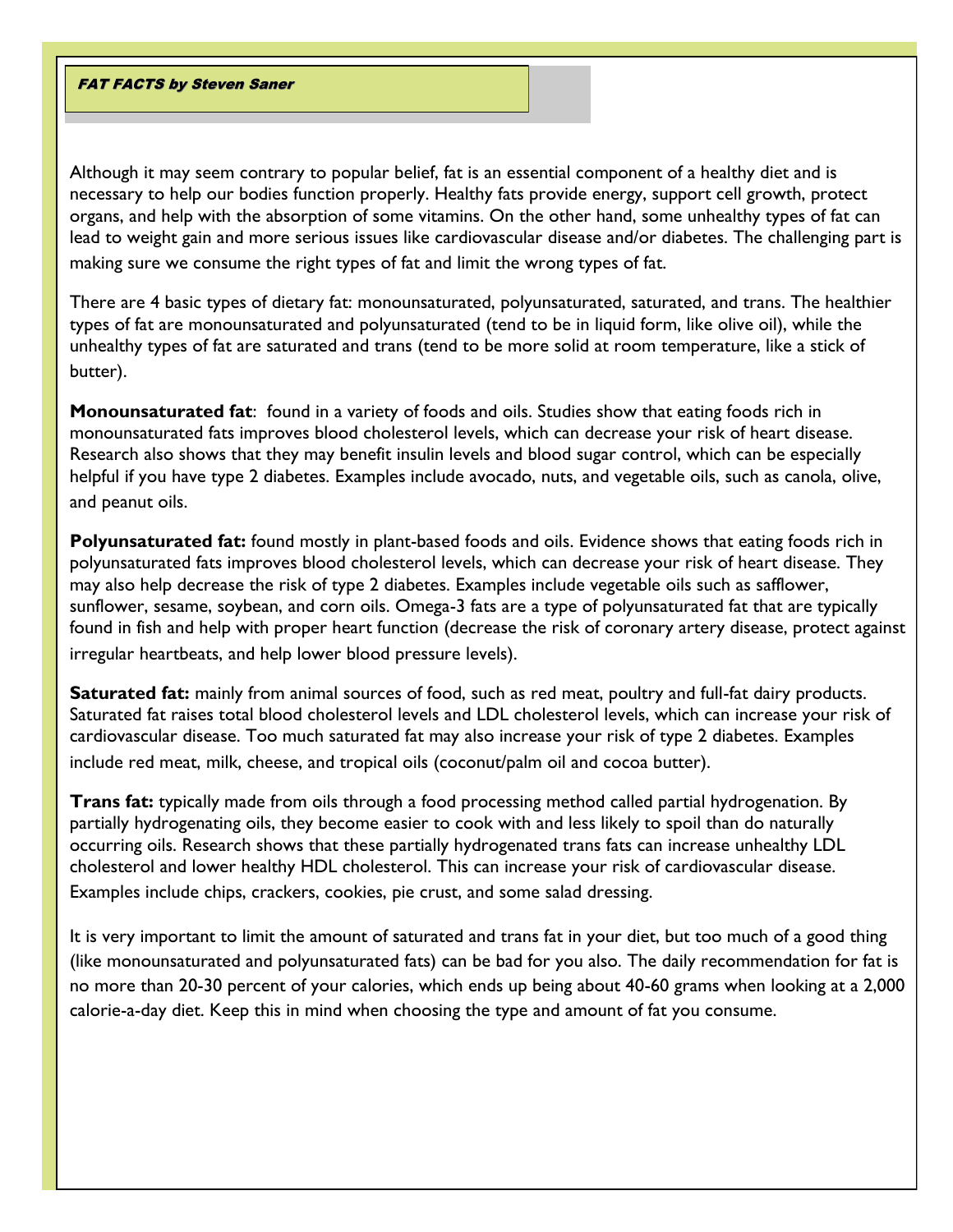### DON'T BE A SINNER AT DINNER by Zack McVey

While there are many factors that can contribute to the frustration of not meeting your weight loss goals it seems that time and time again a glaring issue is not eating a proper dinner. There are many factors that come into play; laziness to prepare healthy food, meetings and parties, picky family members, running to kid events, and the list of excuses goes on. Let us check out a few reasons why it is so important to try harder!

Eating a well-balanced dinner can actually help you lose and maintain weight. Fiber helps you stay satisfied longer, upping your fiber intake may help prevent weight gain and even promote weight loss. Dinner will help you feel full for a longer duration and aid in restful sleep. Skipping out on dinner will lead to lower blood sugar levels. This will lead to your body going into a starvation mode which will trigger holding on to unwanted body fat.

#### A few helpful dinner suggestions for your consideration.

Stay away from carb loading at dinner. Don't chose items like pasta, bread, potatoes, and rice before bed time. While carbs are necessary for a balanced diet, when they are not used they turn to body fat. Stick to a lean protein like chicken or fish coupled with lots of veggies.

Frontload calories earlier in the day so that you aren't starving by dinner time. Many people who don't plan ahead and are on the go all day without eating usually end up over consuming at night time. Always eat a healthy, substantial breakfast and find time to eat lunch so that you aren't ready to eat the whole fridge when you get home.

Don't place serving dishes on the table; it leads to stuffing your face! Portion everything out on a normal size plate and eat at a slower pace so that you can feel satisfied when you are full.

Try not to eat out EVER! Obviously this won't happen but by minimizing the times that you eat at a restaurant you are saving yourself many unnecessary calories. They use much more high salt, fat and sugar content to make food taste better.

Forget about dessert. This should go without saying but, JUST DON'T DO IT! A boost of sugar and saturated fat to the system right before bed is a terrible idea, you will actually feel yourself getting fatter.

Bonus tip! Eat dinner as a family. Even if you only have 20 minutes to sit down and eat a healthy meal. It is a great way to stay in touch with loved ones and teach good nutritional habits to your kids.

### SUGGESTION BOX



Ever wanted to give some feedback or ask for some changes?

Have suggestions for The Club?

We want to hear your suggestions. Located on

the board by our water fountain is a suggestion

box. Please do not hesitate to let us know

what you think. We want to make sure that your

suggestions and requests are heard and recognized.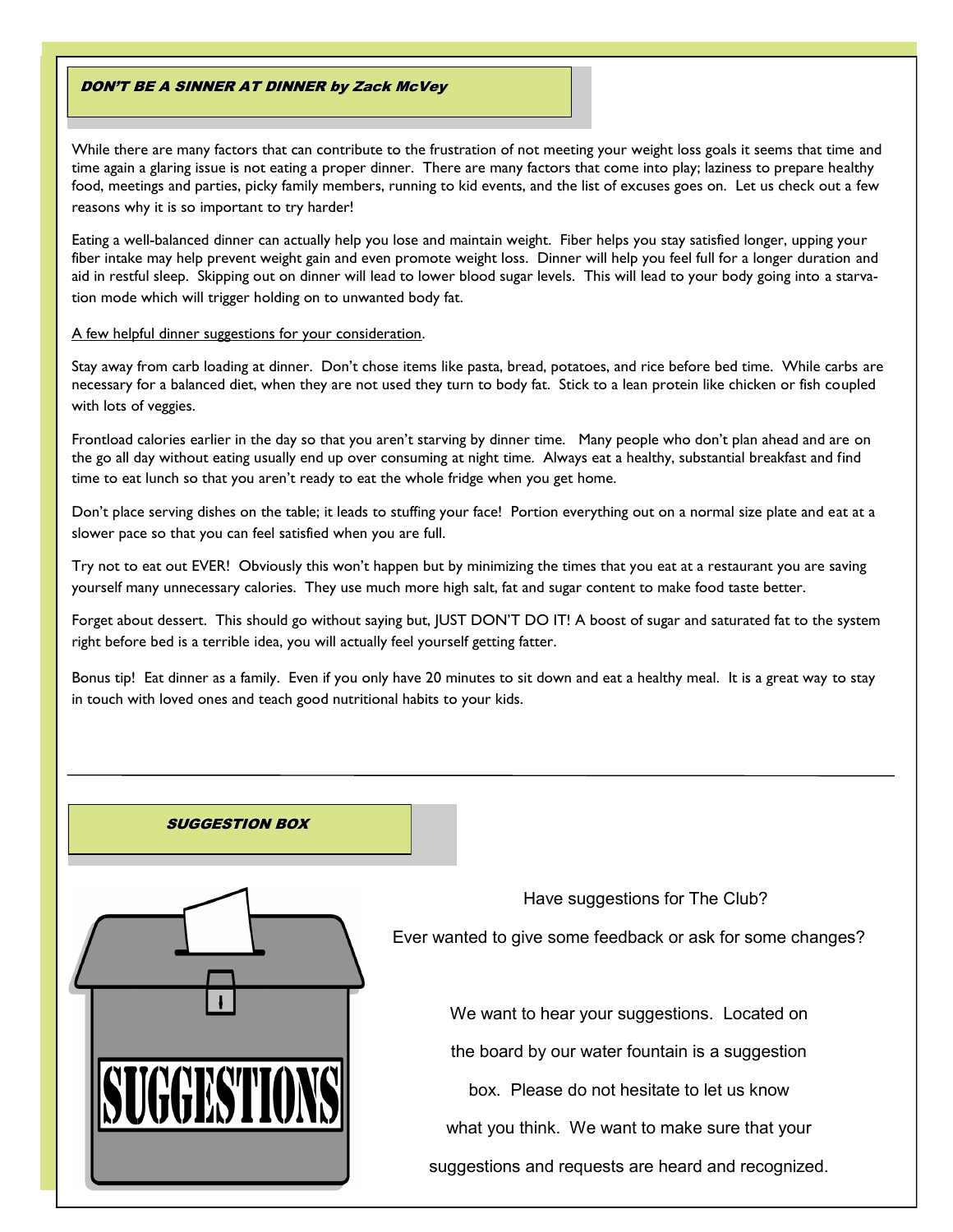### **WANT TO vs NEED TO by Alex Joudy**

Many times in life we struggle with the idea of what we DON'T want to do versus what we NEED to do for the lifestyle that we want to lead. It's no different when it comes to our health. Here are a few examples:

Not wanting to keep a food diary because it's too inconvenient vs. needing to track your food so you can achieve your fitness goals.

Not wanting to get up at 5am to work out vs. needing to wake up at 5am because that is the only free time you have to work out before taking your kids to school, getting to work, and so on.

Not wanting to cut back on wine, beer, dessert (vice of choice) vs. needing to cut back if your weight loss has plateaued.

Not wanting to do those extra reps, sets or minutes of cardio vs. needing to so you continue to progress and not plateau.

For most people, the lack of doing things we NEED to do is what holds them back when it comes to their health. Usually the end result we seek seems so far from the starting point that it's difficult to rationalize to ourselves that these small changes add up to make a big impact. That's why it's so important to take small steps first to incorporate these changes into your daily routine. Work your way backwards from your goal, step by step to create a path that will lead to where you are now. This will set you up to make better decisions on what needs to be done to take that next step forward. And each step forward will take you that much closer to your goal.

Your goal is to lose 20lbs of fat. Your trainer lays out a plan to begin training at least 3 times a week and change your diet. The only time you have to work out is 6am. That means you need to wake up at 5am. That means you need to go to sleep at 10pm instead of 11pm. That means you can't watch a movie and grab a snack and glass of wine after 9pm. That means eating dinner around 6pm instead of 7pm. That means planning your meals out ahead of time so you aren't starving come dinner time. That means tracking your food so you know how much you need to have to fuel your body for your day. That means downloading an app that will make it simple to track your food.

If you look at that goal and have no idea where to start or how to continue to succeed until you reach that goal, then of course you will constantly be fighting yourself on what you want to do. Sometimes in life, we have to stop making excuses and make the right decisions. Not because we WANT to, but because we NEED to.



## **Join us for BOOTCAMP**

### **SATURDAY MORNING 8 a.m. to 9 a.m.**

Why boot camp? Well, at *The Club*, we are always looking at different ways to help you achieve your health and fitness goals. Our workouts will work your entire body, increasing endurance, burning calories, and improving your overall health.

**Boot Camp at** *The Club* **is FREE for everyone, not just members, so bring a friend along for the fun!**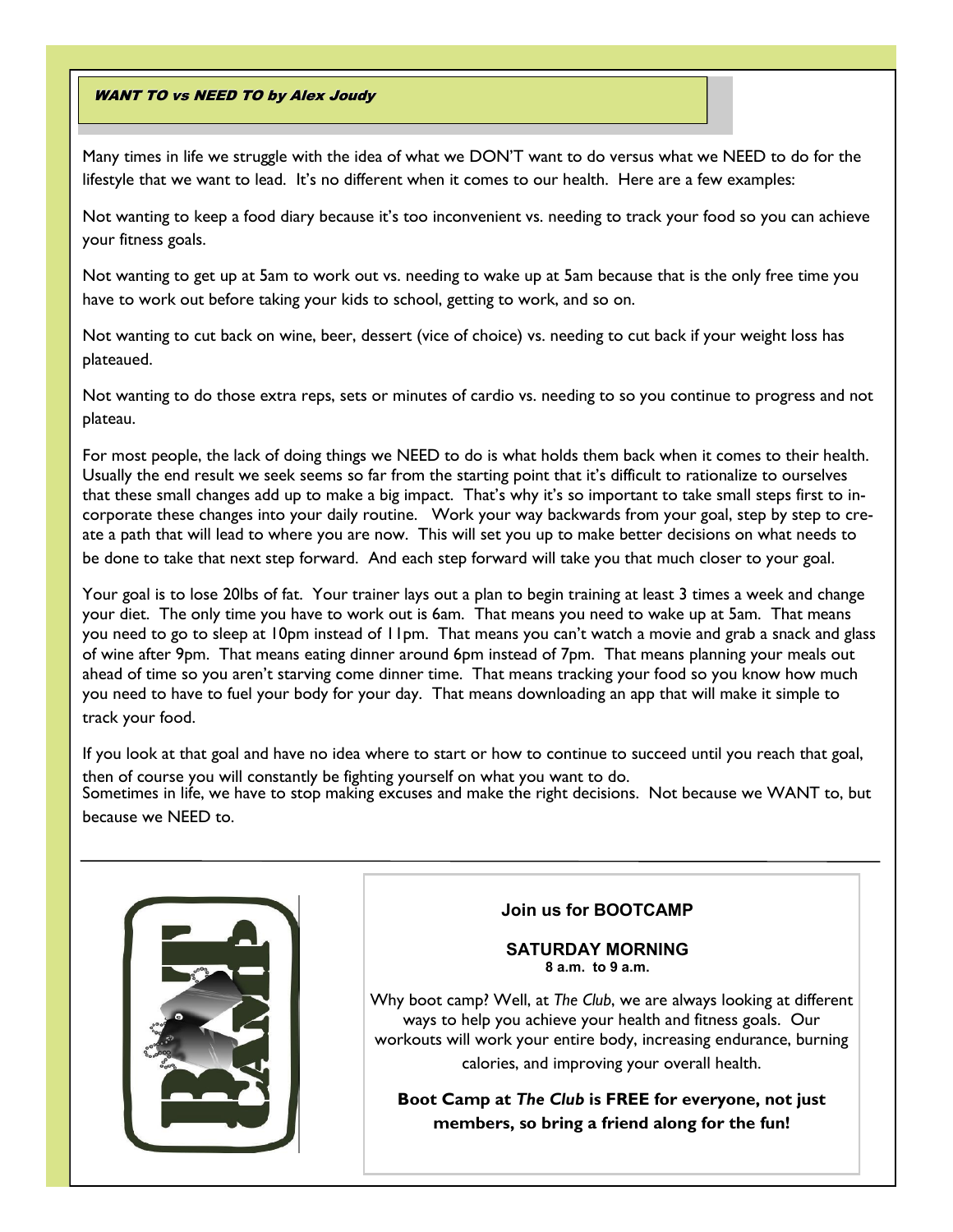REFERRAL PROGRAM by Gabe Merritt

What is our referral program?

We want to encourage you as part of our *Club* family to share us with a friend or family member. What do I mean by this? We want you to help us spread the word about our program. We feel like we have a great team of fitness professionals that would love to help more people and continue to help our community to live a healthy lifestyle. This means more clients and have the capability of more growth.

So how do we get friends and family in?

Ask your friend or family member if it is okay for your trainer to contact them and give us their information. Encourage a friend of family member to come to Bootcamp, stretch class, come in to do cardio, come in to meet with your trainer, or even just simply come to a *Club Night Out* to meet our family members. If all of those are too intimidating, we can always just go out and chat over a cup of coffee. However you want to spin this, just work on trying to introduce them to a trainer in whatever form they feel comfortable with.

What is the benefit for you to encourage friends and family to come in?

If you encourage a friend or family member to come in and they sign up, *The Club* will take \$200 off your dues, give you \$200 of free training, or hand your \$200 cash. What if you don't really want \$200? Maybe use this credit to help the person you referred in to get a discount on training or more training. However you spin it you can use this credit to your advantage.

Why is it important to get more people into *The Club*?

First of all, who doesn't want to have their friends and family living a healthier lifestyle. But more than that, *The Club* would love to grow. We would love to have the ability to offer more than just 1 on 1 training but have more space to classes and group fitness to accompany our 1 on 1 program. This is going to be achievable if we can continue to grow our program. This would mean more options for clients, longer lasting programs, and more variance for people who like to mix up their cardio with some group fitness classes.



# **Join us for BOOTCAMP**

## **SATURDAY MORNING 8 a.m. to 9 a.m.**

Why boot camp? Well, at *The Club*, we are always looking at different ways to help you achieve your health and fitness goals. Our workouts will work your entire body, increasing endurance, burning calories, and improving your overall health.

**Boot Camp at** *The Club* **is FREE for everyone, not just members, so bring a friend along for the fun!**